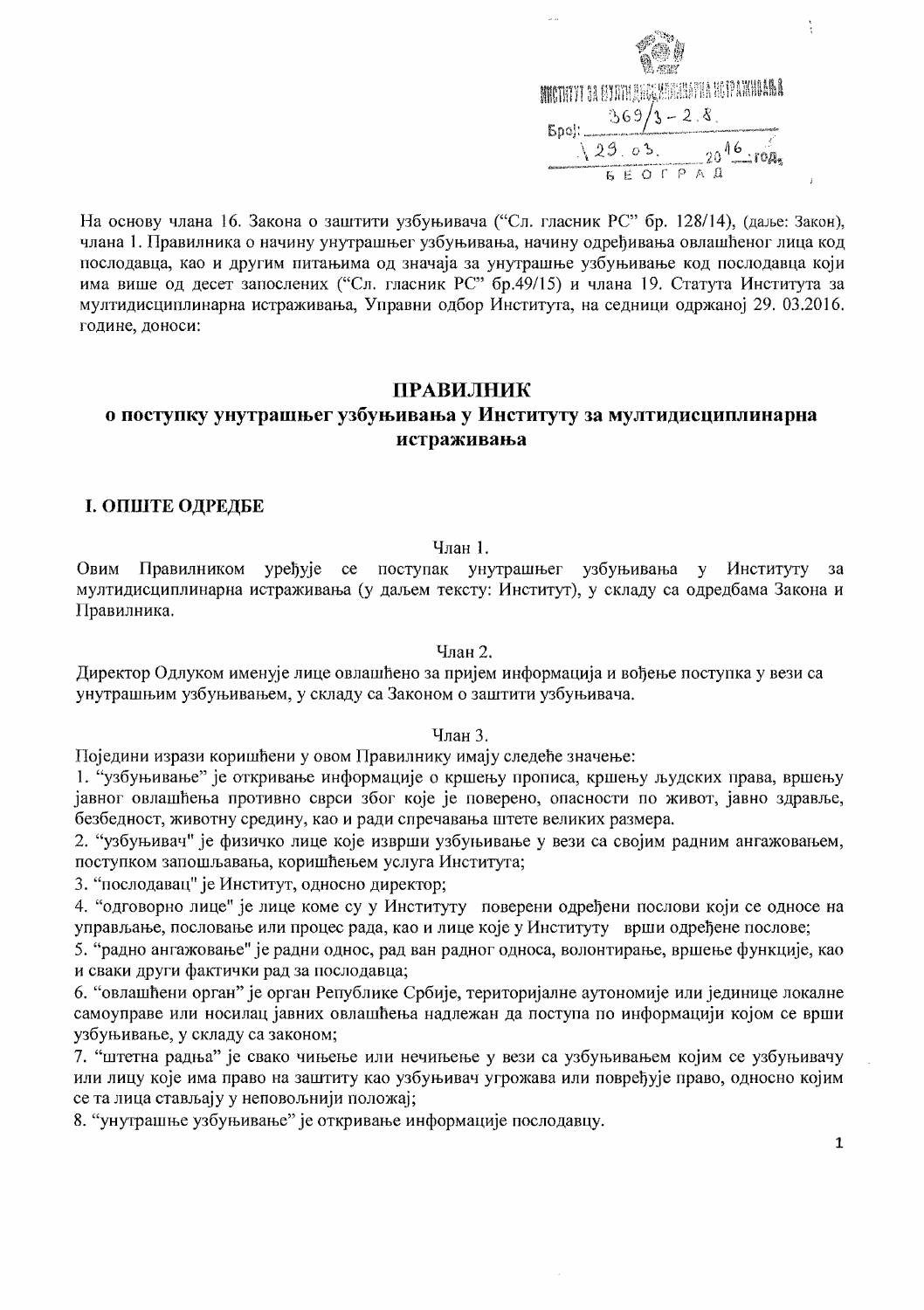# **II. ПОСТУПАК УНУТРАШЊЕГ УЗБУЊИВАЊА**

### Покретање поступка

Члан 4.

Поступак узбуњивања почиње пријемом информације.

Достављање информације у вези са унутрашњим узбуњивањем врши се овлашћеном лицу у писаном облику, или усмено.

# Достављање информације

Члан 5.

Информација којом започиње поступак унутрашњег узбуњивања у писаном облику подноси се непосредно-предајом писмена, обичном или препорученом пошиљком или електронском поштом и на имејл лица овлашћеног за пријем информације и воћење поступка у вези са унутрашњим узбуњивањем, уколико постоје техничке могућности.

О поднетој информацији издаје се потврда о пријему информације у вези са унутрашњим узбуњивањем.

Као датум пријема код препоручене пошиљке наводи се датум предаје пошиљке пошти, а код обичне пошиљке датум пријема пошиљке у Институту.

Ако је поднесак упућен електронском поштом, као време подношења послодавцу сматра се време које је назначено у потврди о пријему електронске поште, у складу са законом.

### Члан 6.

Информација се подноси у једном оригиналном примерку, преко писарнице Института, у затвореној коверти са назнаком: "информација у вези са унутрашњим узбуњивањем-не отварати".

Обичне и препоручене пошиљке на којима је означено да се упућују лицу овлашћеном за пријем информације и вођење поступка у вези са унутрашњим узбуњивањем код послодавца или на којима је видљиво на омоту да се ради о информацији у вези са унутрашњим узбуњивањем може да отвори само лице овлашћено за пријем информације и вођење поступка у вези са унутрашњим узбуњивањем.

Информација може бити потписана од стране подносиоца или анонимна.

Ако је информација достављена путем електронске поште или факсом, страна-узбуњивач има право да од овлашћеног лица захтева да на исти начин потврди пријем тог документа, што је ово дужно и да учини када је то неопходно као доказ да је извршено достављање.

# Потврда о пријему информације

Члан 7.

Потврда о пријему информације у вези са унутрашњим узбуњивањем садржи: време, место и начин достављања информације у вези са унутрашњим узбуњивањем, број и опис прилога поднетих уз информацију о унутрашњем узбуњивању, податке о томе да ли узбуњивач жели да подаци о његовом идентитету не буду откривени, податке о послодавцу, печат послодавца, потпис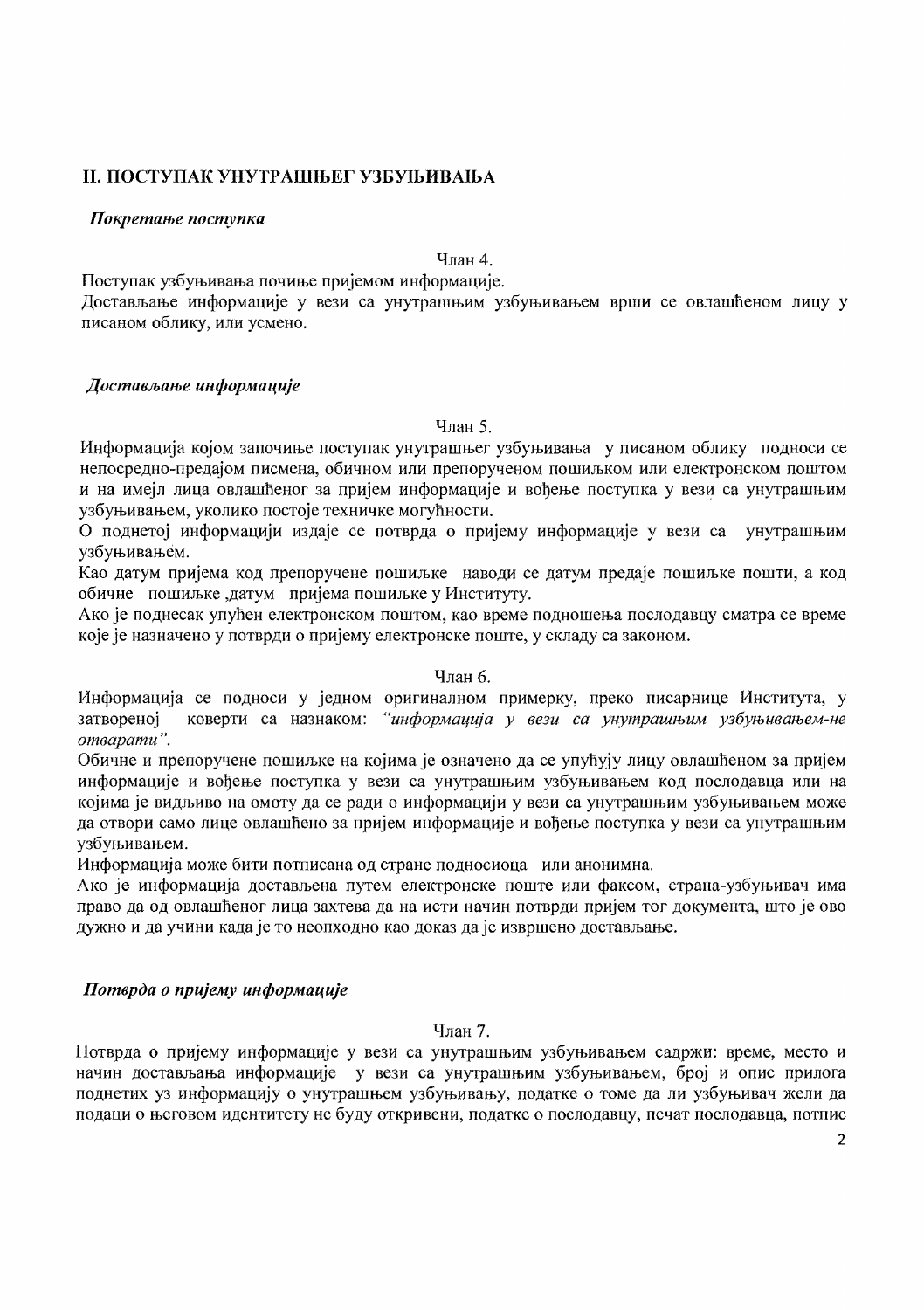лица овлашћеног за пријем информације и вођење поступка у вези са унутрашњим узбуњивањем. Потврда о пријему информације у вези са унутрашњим узбуњивањем може садржати потпис узбуњивача и податке о узбуњивачу, уколико он да пристанак.

### Записник о усмено достављеној информацији Усмено достављање информације

#### Члан 8.

Усмено достављање информације у вези са унутрашњим узбуњивањем врши се давањем изјаве узбуњивача на записник.

Записник садржи: податке о послодавцу и лицу које саставља записник, време место састављања, податке о присутним лицима, опис чињеничног стања о информацији у вези са унутрашњим узбуњивањем, податке о времену, месту и начину кршења прописа кршењу људских права, вршењу јавног овлашћења противно сврси због које је поверено, опасности по живот, јавно здравље, безбедност, животну средину, као и податке ради спречавања штете великих размера, примедбе узбуњивача на садржај записника или његову изјаву да нема никаквих примедби на записник и да се у потпуности слаже са његовом садржином, потпис лица овлашћеног за пријем информације и вођење поступка у вези са унутрашњим узбуњивањем, печат послодавца.

### Поступање по информацији

### Члан 9.

Лице овлашћено за пријем информације и вођење поступка у вези са узбуњивањем дужно је да пре давања изјаве о инфорацијама у вези са унутрашњим узбуњивањем:

1. обавести узбуњивача о правима прописаним Законом, а нарочито да не мора откривати свој идентитет, односно да не мора потписати записник и потврду о пријему информације у вези са унутрашњим узбуњивањем.

2. да поучи узбуњивача да информације у вези са унутрашњим узбуњивањем даје под пуном материјалном и кривичном одговорношћу, те да давање лажног исказа представља кривично дело предвићено одредбама Кривичног законика.

### Члан 10.

У случају анонимних обавештења, поступа се у складу са Законом.

Послодавац не сме предузимати мере у циљу откривања идентитета анонимног узбуњивача.

# Члан 11.

Након пријема инфорације, послодавац је дужан:

1. да поступи по информацији без одлагања, а најкасније у року од 15 дана од дана пријема информације.

2. да обавести узбуњивача о исходу поступка по његовом окончању, у року од 15 дана од дана окончања поступка из тачке 1. овог члана.

3. да на захтев узбуњивача, пружи обавештења узбуњивачу о току и радњама предузетим у поступку, као и да омогући узбуњивачу да изврши увид у списе предмета и да присуствује радњама у поступку.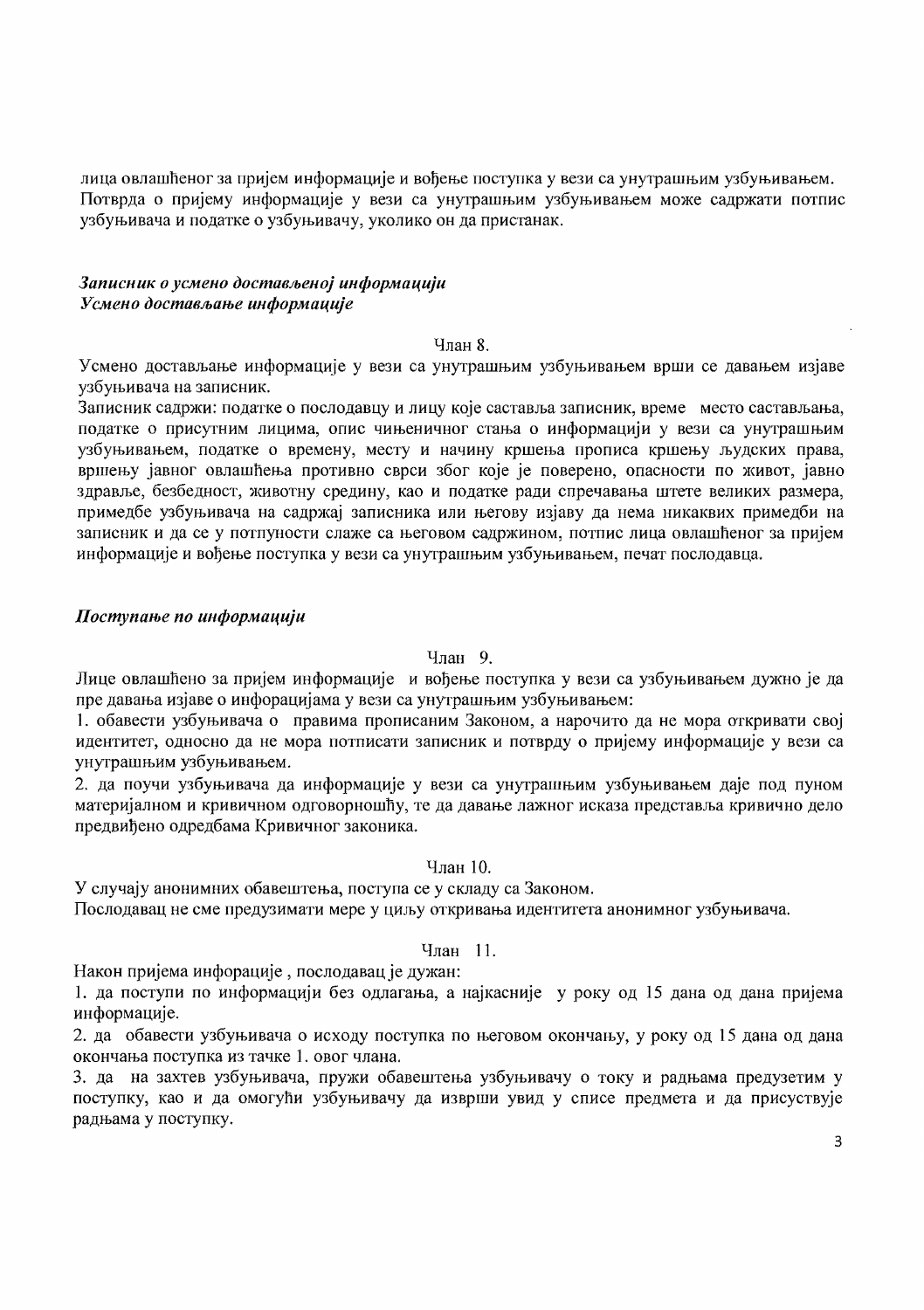#### Члян 12.

Приликом вођења поступка унутрашњег узбуњивања, овлашћено лице које води поступак може узимати изјаве од других лица, у циљу провере информације у вези са унутрашњим узбуњивањем о чему саставља записник.

Такав записник садржи: податке о послодавцу и лицу које саставља записник, време и место састављања, податке о присутним лицима, опис утврђеног чињеничног стања поводом информације у вези са унутрашњим узбуњивањем, примелбе присутног лица и лица овлашћеног за пријем информације и вођење поступка у вези са унутрашњим узбуњивањем, печат послодавца.

### Информисање узбуњивача

Члан 13.

На захтев узбуњивача, послодавац је дужан да му пружи обавештења о току и радњама предузетим у поступку, као и да му омогући увид у списе предмета и да присуствује радњама у поступку.

Послодавац је дужан да обавести узбуњивача о исходу поступка у року од 15 дана по његовом окончању.

# Извештај о предузетим радњама у поступку о информацији у вези са унутрашњим узбуњивањем

### Члан 14.

По окончању поступка овлашћено лице саставља извештај о предузетим радњама у поступку о информацији у вези са унутрашњим узбуњивањем, који мора да садржи предлог мера ради отклањања уочених неправилности и последица штетне радње насталих у вези са унутрашњим узбуњивањем.

Извештај се доставља послодавцу и узбуњивачу, о коме се узбуњивач може изјаснити.

Ради отклањања уочених неправилности и последица штетне радње насталих у вези са унутрашњим узбуњивањем могу да се предузму одговарајуће мере на основу извештаја из става 1.овог члана.

### Члан 15.

Извештај о предузетим радњама у поступку о информацији у вези са унутрашњим узбуњивањем садржи:

1. време, место и начин пријема информације у вези са унутрашњим узбуњивањем.

2. радње које су поводом тога предузетеу виљу провере информације.

3. означење лица која су обавештена о радњама предузетим у циљу провере информације, уз навођење датума и начин њиховог обавештавања.

4. утвђено чињенично стање уз опис утврђених неправилности и штетних радњи, као и њихов опис, као и процену да ли су такве радње изазвале штетне последице

5. потпис овлашћеног лица

6. печат послодавна.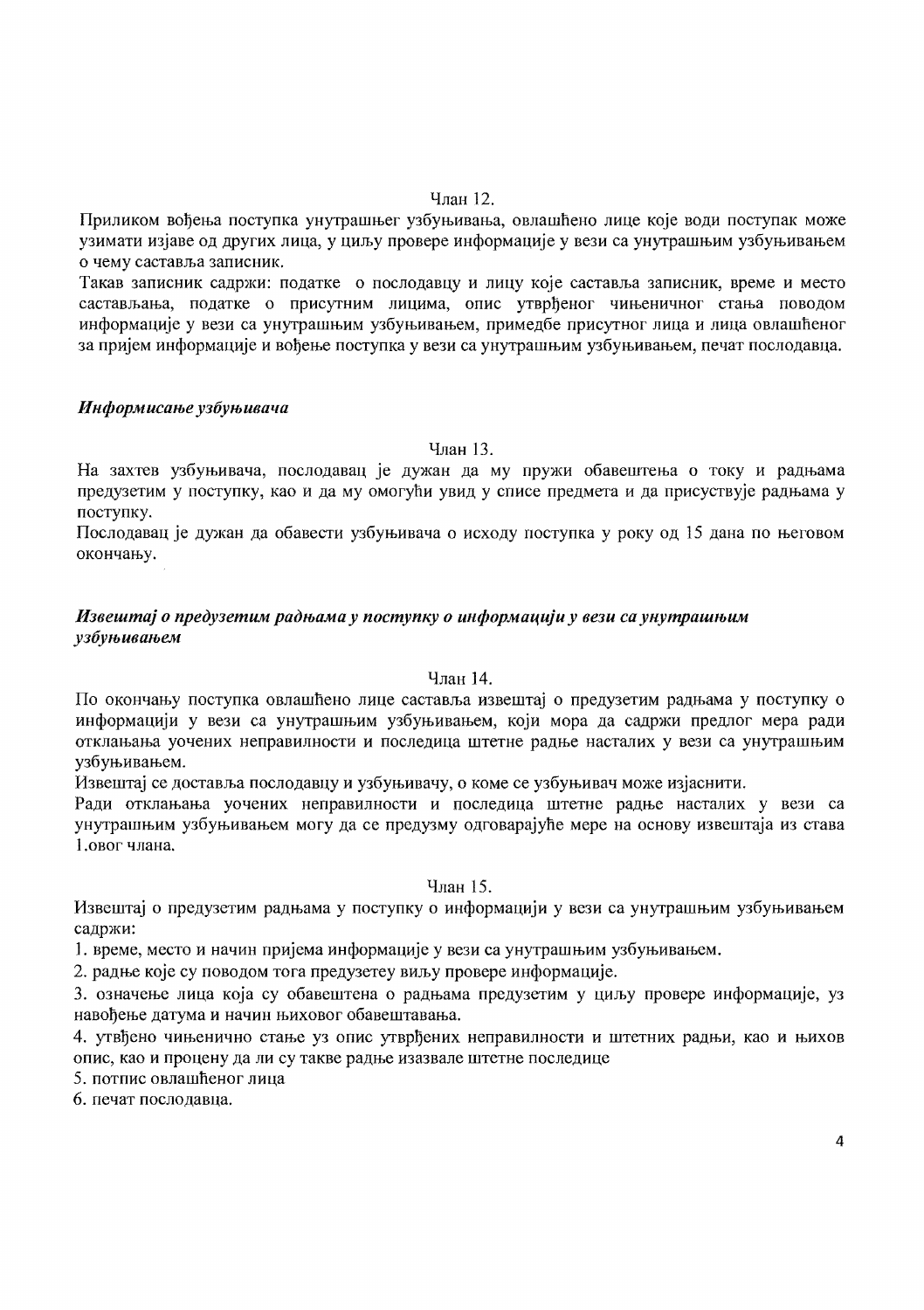### Члан 16.

Узбуњивач се може изјаснити о извештају о предузетим радњама у поступку о информацији у вези са унутрашњим узбуњивањем у року од 15.дана.

### Предлагање мера

#### Члан 17.

Предлог мера ради отклањања неправилности и последица штетне радње насталих у вези са унутрашњим узбуњивањем, на основу извештаја из члана 13 став 1. овог Правилника, садржи:

1. податке о послодавцу и лицу које сачињава записник.

2. време и место састављања.

3. навођење и детаљан опис неправилности, штетних радњи и последица ових радњи у вези са унутрашњим узбуњивањем утврђених извештајем.

4. конкретне мере које се предлажу ради отклањања неправилности и штетних радњи и рокови за њихово извршење

5. образложење због чега се предложеним мерамам отклањају утврђене неправилности и последице штетне радње настале у вези са унутрашњим узбуњивањем.

6. име лица овлашћеног за пријем информације и вођење поступка у вези са унутрашњим үзбүњивањем.

7. печат послодаца

# **III. ПРАВО НА ЗАШТИТУ УЗБУЊИВАЧА**

# Члан 18.

Узбуњивач у Институту има право на заштиту, ако:

1) изврши узбуњивање код послодавца, или јавности на начин прописан законом;

2) открије информацију из члана 3. тачка 1) овог Правилника (у даљем тексту: информација) у року од једне године од дана сазнања за извршену радњу због које врши узбуњивање, а најкасније у року од десет година од дана извршења те радње:

3) би у тренутку узбуњивања, на основу расположивих података, у истинитост информације, поверовало лице са просечним знањем и искуством као и узбуњивач.

### Члан 19.

Право на заштиту имају и повезана лица (супружник или ванбрачни партнер, крвни сродник као и свако друго лице које се према другим основама и околностима може оправдано сматрати нтересно повезаним са узбуњивачем.)

Члан 20.

Лице које тражи податке у вези са информацијом има право на заштиту као узбуњивач ако учини вероватним да је према њему предузета штетна радња због тражења тих података.

# Члан 21.

Лице које је овлашћено за пријем информације дужно је да штити податке о личности узбуњивача, односно податке на основу којих се може открити идентитет узбуњивача, осим ако се узбуњивач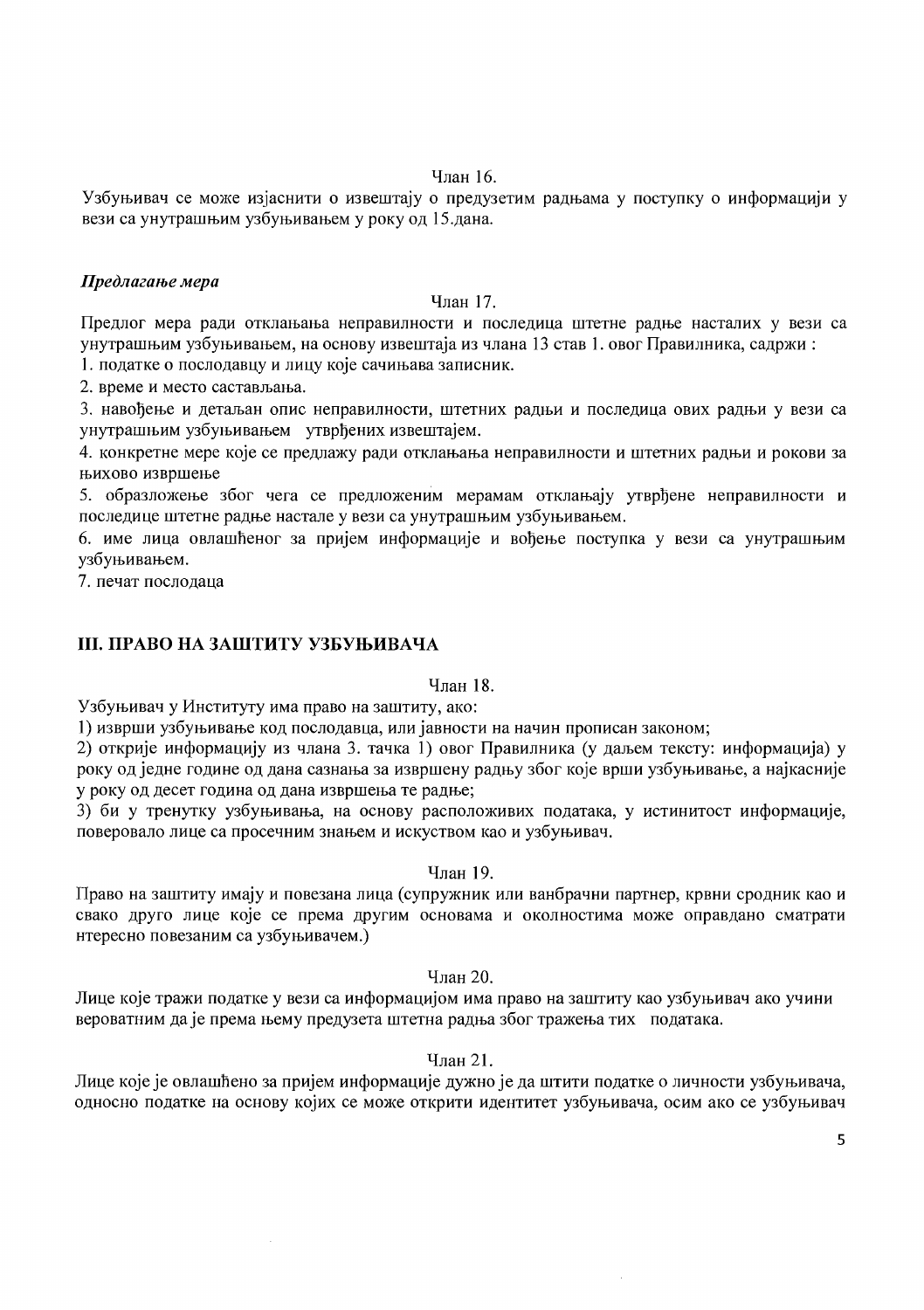не сагласи са откривањем тих података, у складу са законом који уређује заштиту података о личности.

Свако лице које сазна податке из става 1. овог члана дужно је да штити те податке.

Лице овлашћено за пријем информације дужно је да приликом пријема информације обавести узбуњивача да његов идентитет може бити откривен надлежном органу ако без откривања идентитета узбуњивача не би било могуће поступање тог органа, као и да га обавести о мерама заштите учесника у кривичном поступку.

Ако је у току поступка неопходно да се открије идентитет узбуњивача, лице овлашћено за пријем информације дужно је да о томе, пре откривања идентитета, обавести узбуњивача.

Подаци из ставца 1. овог члана не смеју се саопштити лицу на које се указује у информацији, ако посебним законом није другачије прописано.

### Забрана злоупотребе узбуњивања

Члан 22.

Забрањена је злоупотреба узбуњивања.

Злоупотребу узбуњивања врши лице које:

1) достави информацију за коју је знало да није истинита;

2) поред захтева за поступање у вези са информацијом којом се врши узбуњивање тражи противправну корист.

# IV. ЗАБРАНА СТАВЉАЊА УЗБУЊИВАЧА У НЕПОВОЉНИЈИ ПОЛОЖАЈ И НАКНАДА **IIITETE**

Члан 23.

Послодавац је дужан да, у оквиру својих овлашћења, заштити узбуњивача од штетне радње, као и да предузме неопходне мере ради обустављања и отклањања последица штене радње.

Директор не сме чињењем или нечињењем да стави узбуњивача у неповољнији положај у вези са узбуњивањем, а нарочито ако се неповољнији положај односи на:

1) запошљавање;

2) стицање својства приправника или волонтера;

3) рад ван радног односа;

4) образовање, оспособљавање или стручно усавршавање;

5) напредовање на послу, оцењивање, стицање или губитак звања;

6) дисциплинске мере и казне;

7) услове рада;

8) престанак радног односа:

9) зараду и друге накнаде из радног односа;

10) учешће у добити послодавца;

11) исплату награде и отпремнине;

12) распоређивање или премештај на друго радно место;

13) непредузимање мера ради заштите због узнемиравања од стране других лица;

14) упућивање на обавезне здравствене прегледе или упућивање на прегледе ради оцене радне способности.